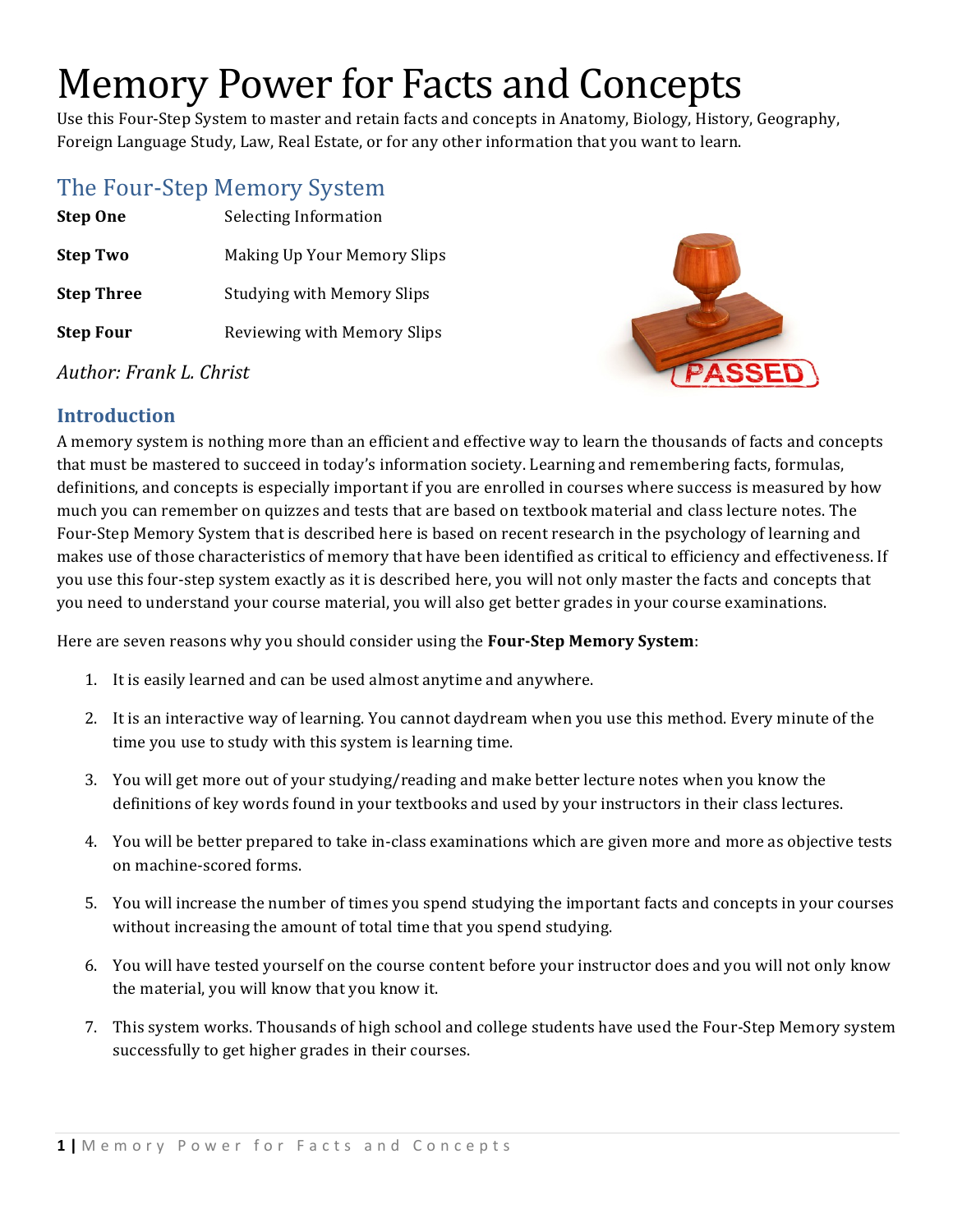# **Step One: Selecting Information**

Identifying what you must study is obviously the most important step in learning. Your main sources for study material are your lecture notes and course handouts, textbooks, and any course quizzes or tests that you have taken during the semester.

- 1. Look through our lecture notes and course handouts for main ideas, important facts, definitions, and any information that you have identified as possible test material.
- 2. Go through your textbook and consider the following for study:
	- Chapter titles and section headings to give you the organization of the material
	- Any text material that is underlined, italicized, or printed in boldface type
	- Chapter key words listed at the beginning or end of the chapter
	- Chapter outline at the beginning of the chapter
	- Chapter summary at the end of the chapter
	- Chapter summary at the end of the chapter
	- Questions and problems at the end of the chapter
	- Any charts, illustrations, graphs, or diagrams
	- Formulas and equations in math and science texts
- 3. Find a fellow student that you can study with. Go through your lecture notes and textbook material together to select material for your memory slips. Try to predict the information that your instructors consider important and also what questions they will probably ask on tests. Consider sharing your study method with your instructors at their regular office hours.

#### **Step Two: Making Up Your Memory Slips**

After you have identified the material in your textbooks and lecture notes that you want to learn, you will need to make up a batch of blank slips and put this information on the slips. Use regular lined notebook paper cut up or index cards for your slips (sizes of about  $3''$  x  $5''$  or  $4''$  x  $6''$  work well).

- Write or print the information on each slip. Put part of the information on one side (Side A), the rest on the back of the slip (Side B). As you do this, tell yourself that you intend to remember this information and recite aloud the information that you are putting on the slip.
	- This intent to remember is a necessary and powerful factor of remembering. Reciting the information as you write or print it also aids in remembering.
- Use one slip for each fact, definition, concept, or formula.

Study the sample memory slips on this page and the next page. They illustrate many different types of Memory Slips and should give you some ideas for your own slips.

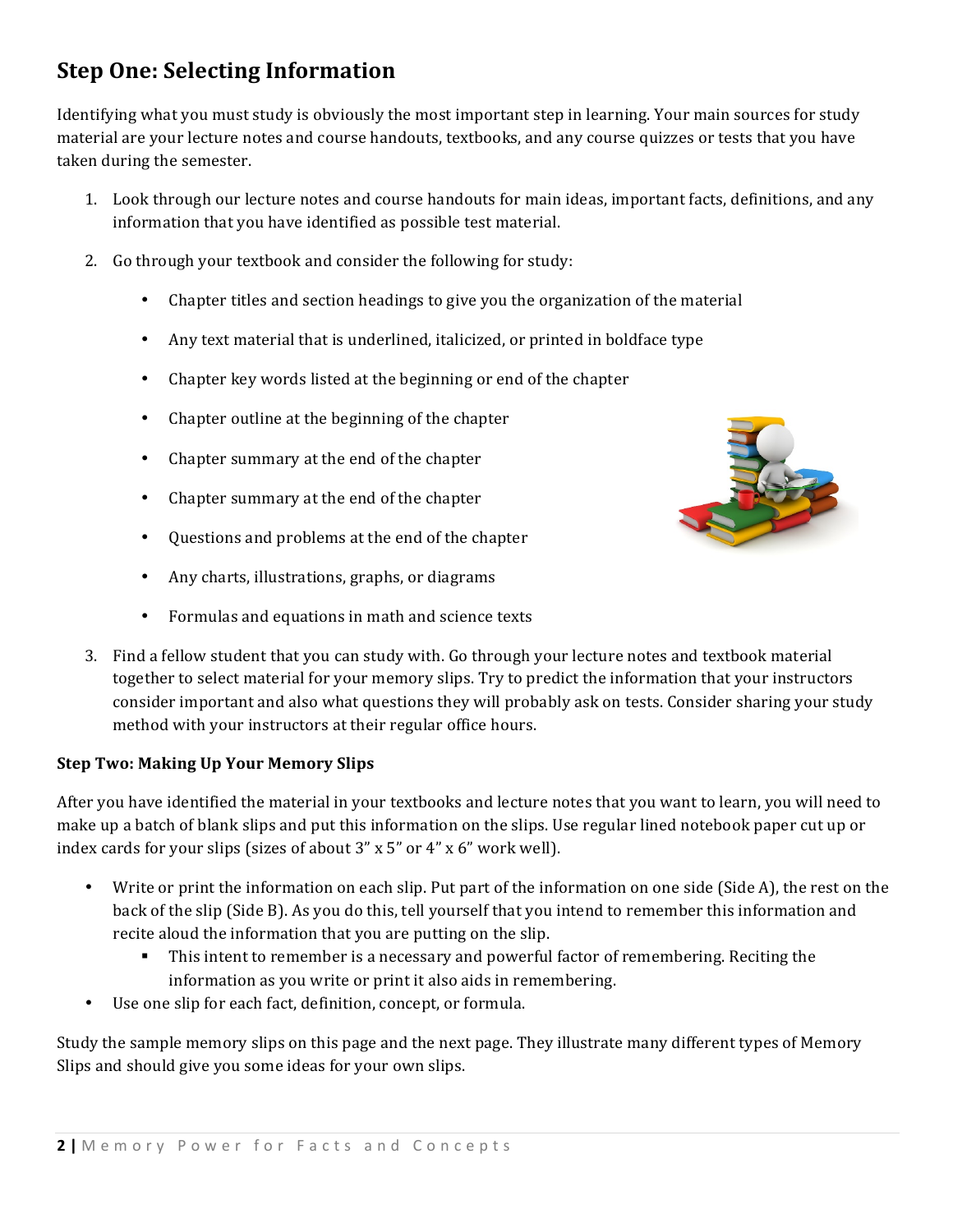# **Side A Side B**

*Auguste Rodin (French)*

*Metropolitan Museum of Art, NYC*

*between 1879-89*

*Bronze Sculpture*

### **Art History (Identification)**



### **Chemistry (Formula)**

*specific gravity (formula) density of substance*

#### **Sociology (definition)**



#### **Spanish (vocabulary)**

*days of the week*

*Monday Friday*

*Tuesday Saturday*

*Wednesday Sunday*

*Thursday*

| tunes     | víernes |
|-----------|---------|
| martes    | sábado  |
| miercoles | domíngo |
| jueves    |         |
|           |         |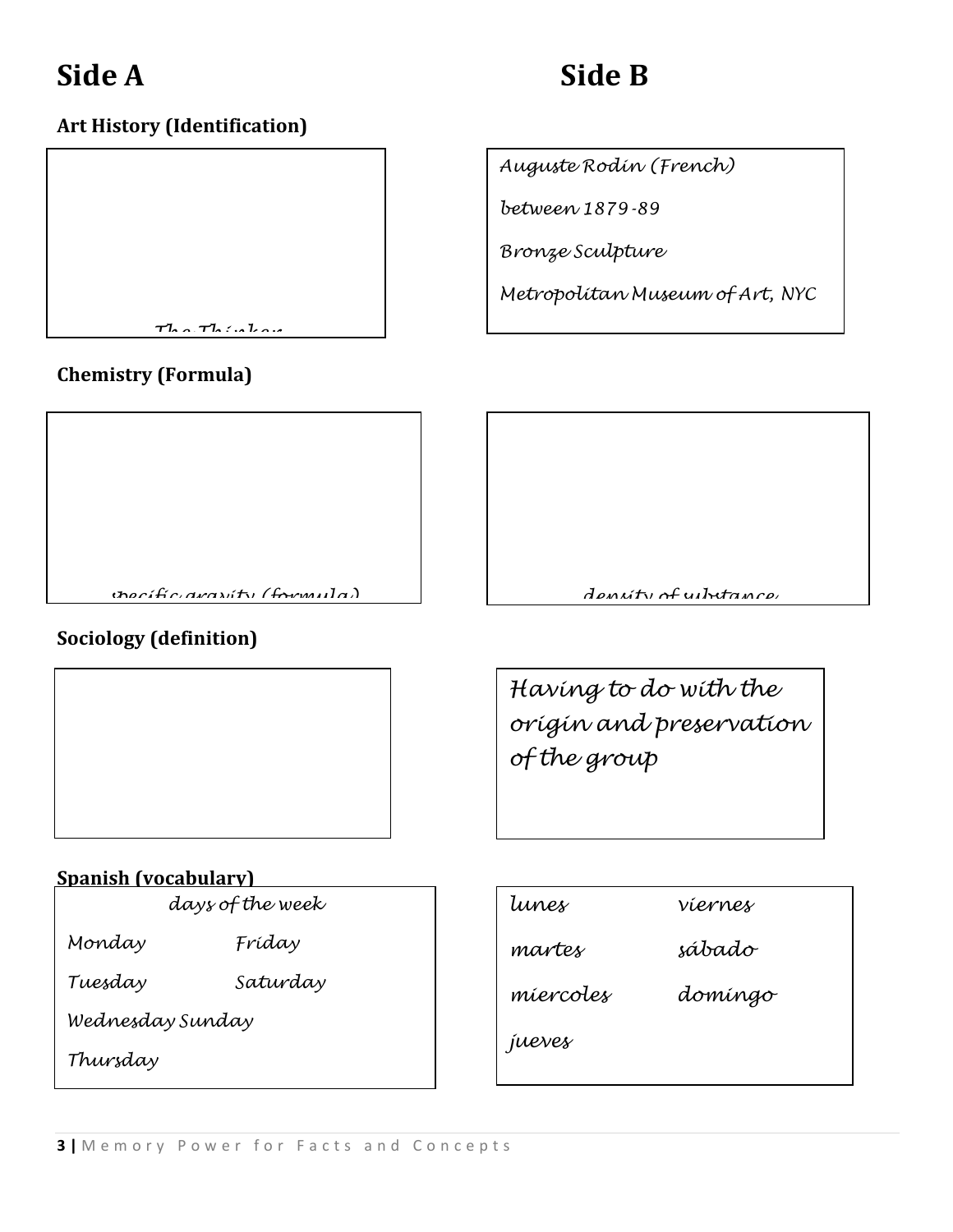# **Step Three: Studying with Memory Slips**

After you have made up your memory slips, begin studying with them by following the procedure below:

- 1. First shuffle the slips. Get them out of order. Since your instructor seldom writes tests in which the information is neatly arranged as it is in your textbook or lecture notes, you should learn the material so that you can recall it independently of its place in the chapter or notes.
- 2. Count off 7-10 slips for your study session. That is the maximum number of slips that you should try to study the first time. According to a study of short-term memory that a Harvard professor did in 956 and was repeated 15 years later, most of us are limited in our capacity to remember more than seven items the first time that we hear or read them.
- 3. Look at the first slip. Test yourself on the information it asks for. Give your answer aloud or if that is not convenient, write it out on scratch paper. Immediately turn the slip over and verify your answer or see the correct answer that you could not recall.
- 4. If it is correct and complete, put a check mark at the top right-hand corner of the slip on the question side  $(Side A)$ .
- 5. If it is not correct or complete, put an X mark there instead.
	- If you want a more detailed record, add the date and time to the check or X mark. Don't spend much time trying to get the answer. When you do not know the answer, study the slip before going on to the next one. Repeat aloud the question and answer. Think of ways to associate the answer with the question.
- 6. Continue through the rest of this group of slips repeating the procedure described above.
- 7. Stop at the end of this group of 7-10 slips and turn to something else for an hour or two. Read your text assignment or do some problems in math, physics, or chemistry.
- Flash Cards
- 8. Go back over your slips a second time. Don't forget to shuffle them before you begin. Record your score with a check or X mark at the top of each slip. If you did pretty well, count off an additional 7-10 slips and repeat this study procedure. Remember to recite aloud or write out your answers for maximum learning effectiveness.
- 9. Limit yourself to 14-20 new memory slips in any one subject per day.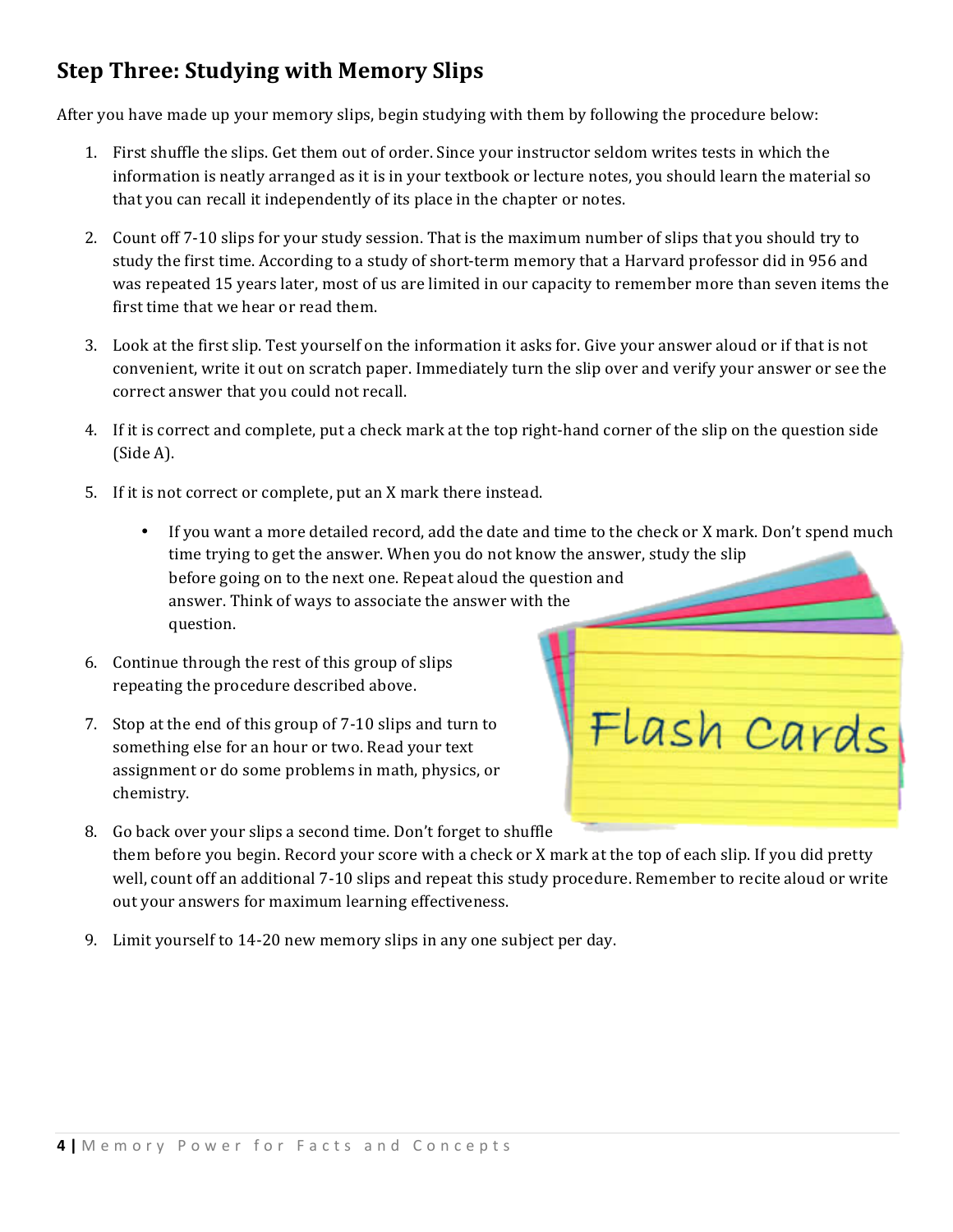# **Step Four: Reviewing with Memory Slips**

The secret of effective learning, whether it is in sports or academics is practice and feedback. Practice means doing it over and over until you get it right. Feedback means knowing that our performance is skillful or that it needs correction and more work to get it right. In this final step, you work on your memory slips until you know the material and know that you know it. The check and X marks on your memory slips are evidence of your mastery of the concepts, definitions, formulas, facts, or complex ideas that you need in order to master the course content and to pass course quizzes and tests. The procedure for this step is outlined below.

#### **Carry your slips (and a pencil) with you at all times.**

Almost every day you find yourself with a gift of TIME, five to ten minutes; not enough time to read your text or do problems or other assignments—but time enough to review your memory slips if you have them handy. Use them while waiting at the supermarket checkout counter… outside your instructor's office… stuck in traffic... while cooking or washing dishes... during TV commercials... in the bathroom... while feeding the baby… walking from classroom to classroom… at the doctor or dentist's office … while exercising on a stationary bike...

#### **Shuffle the slips first. Then go through them one at a time.**

Remember to recite the answer out loud or write it down on scratch paper. Don't spend too much time trying to recall the answer. You know it or you don't. Always verify immediately the correctness and completeness of your answer by looking at the other side of the slip. When you are right, put your check mark on the slip. When you are wrong, put an X on the slip and spend time studying the question and answer and figuring out how you can remember it.

#### Continue through as many slips as your time allows.

In this step, you are not limited to 10 slips. You can review as many as you want and for as long as you are able. Repetition is the key to mastery.

#### **Review slips from back to front.**

When you have three consecutive check marks on a slip, turn the slip over and review it by looking at the answer and guessing the question or stimulus. Follow the same procedure until you have three consecutive check marks on both sides of each memory slip.

#### Give problem slips special attention.

When you see that you have two or more consecutive X marks on a slip, put it in a separate pile for extra study and some special attention. This separate pile will require added concentration and understanding so you can master each slip.

#### **Continue to review on a regular basis.**

Even after you get three consecutive check marks on your slips, continue to review them until you have taken your test or have completed the course.